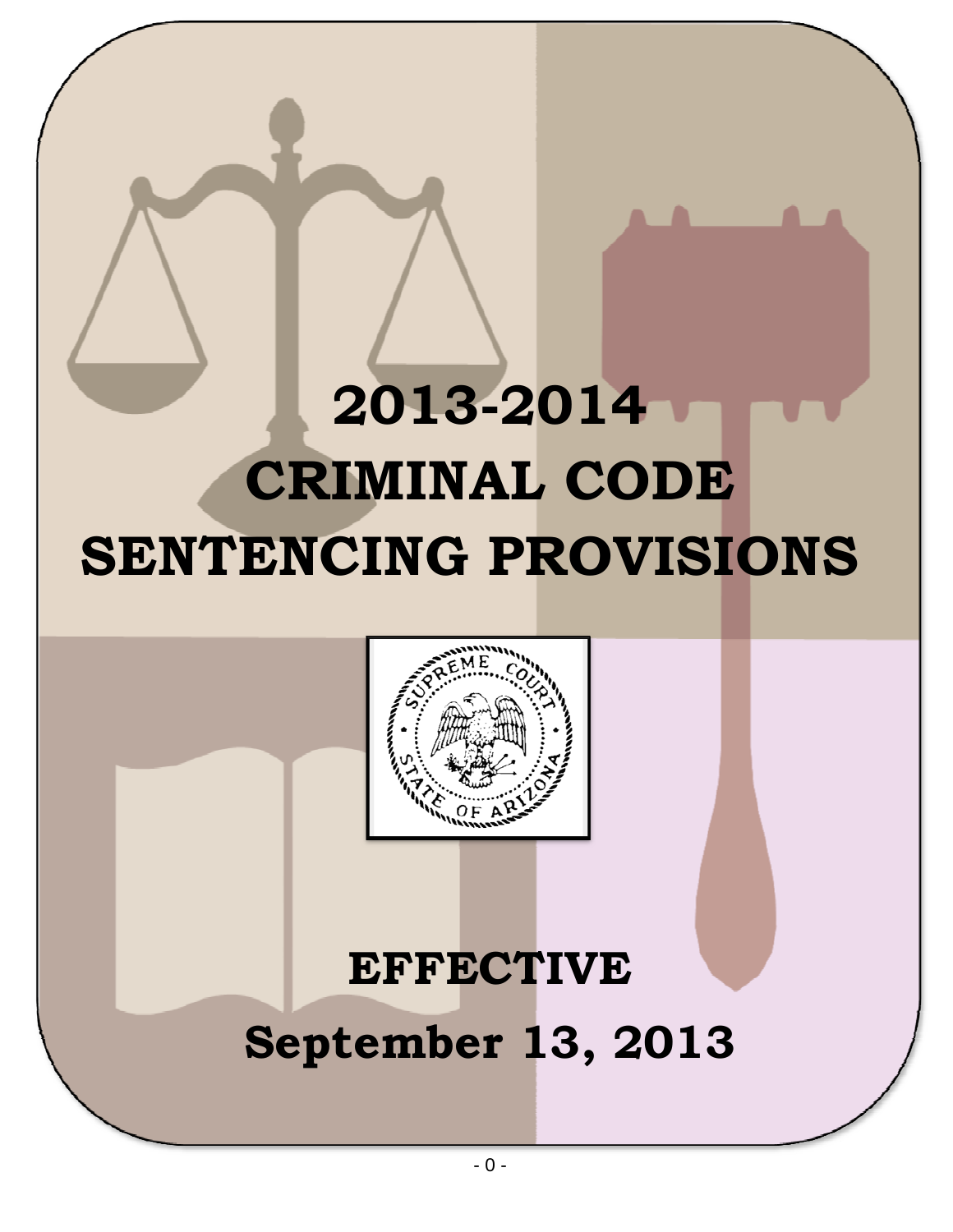#### **GENERAL CRIMES SENTENCING RANGES**

|              | <b>NON-DANGEROUS OFFENSES-§ 13-702</b> |            |     |            |      |  |  |  |  |  |  |
|--------------|----------------------------------------|------------|-----|------------|------|--|--|--|--|--|--|
| <b>Class</b> | First Offense-§ 13-702(D)              |            |     |            |      |  |  |  |  |  |  |
| 2            | MIT*                                   | <b>MIN</b> | Р   | <b>MAX</b> | AGG* |  |  |  |  |  |  |
|              |                                        |            | 5   | 10         | 12.5 |  |  |  |  |  |  |
| З            | 2                                      | 2.5        | 3.5 |            | 8.75 |  |  |  |  |  |  |
|              |                                        | 1.5        | 2.5 | 3          | 3.75 |  |  |  |  |  |  |
| 5            | .5                                     | .75        | 1.5 | 2          | 2.5  |  |  |  |  |  |  |
| 6            | .33                                    | .5         |     | 1.5        |      |  |  |  |  |  |  |

 $\Box$  Probation eligible, except for drug offenses in which the amount exceeds the statutory threshold pursuant to § 13-3405(C), § 13-3407(D), (E), (F) & (G), or § 13-3408 (D) & (E)

|                                            | NON DANGEROUS OFFENSES-REPETITIVE OFFENSES-§ 13-703 |            |                 |            |      |                            |            |      |            |                              |              |            |       |            |            |
|--------------------------------------------|-----------------------------------------------------|------------|-----------------|------------|------|----------------------------|------------|------|------------|------------------------------|--------------|------------|-------|------------|------------|
| <b>Class</b><br>Category One-(§ 13-703(H)) |                                                     |            |                 |            |      | Category Two-(§ 13-703(l)) |            |      |            | Category Three-(§ 13-703(J)) |              |            |       |            |            |
| 2                                          | <b>MIT</b> *                                        | <b>MIN</b> | P               | <b>MAX</b> | AGG* | <b>MIT</b> *               | <b>MIN</b> | Ρ    | <b>MAX</b> | AGG*                         | <b>MIT</b> * | <b>MIN</b> | P     | <b>MAX</b> | <b>AGG</b> |
|                                            | 3                                                   | 4          | 5               | 10         | 12.5 | 4.5                        | 6          | 9.25 | 18.5       | 23                           | 10.5         | 14         | 15.75 | 28         | 35         |
| 3                                          | 2                                                   | 2.5        | 3.5             |            | 8.75 | 3.25                       | 4.5        | 6.5  | 13         | 16.25                        | 7.5          | 10         | 11.25 | 20         | 25         |
| 4                                          |                                                     | 1.5        | 2.5             | 3          | 3.75 | 2.25                       | 3          | 4.5  | 6          | 7.5                          | 6            | 8          | 10    | 12         | 15         |
| 5                                          | .5                                                  | .75        | .5 <sup>2</sup> | 2          | 2.5  |                            | 1.5        | 2.25 | 3          | 3.75                         | 3            | 4          | 5     | 6          | 7.5        |
| 6                                          | .25                                                 | .5         |                 | 1.5        | 1.8  | .75                        |            | 1.75 | 2.25       | 2.75                         | 2.25         | 3          | 3.75  | 4.5        | 5.75       |

|                | <b>DANGEROUS OFFENSES-§ 13-704</b> |                                      |            |            |                                                   |            |                                                           |      |            |  |  |  |
|----------------|------------------------------------|--------------------------------------|------------|------------|---------------------------------------------------|------------|-----------------------------------------------------------|------|------------|--|--|--|
| <b>Class</b>   |                                    | <b>First Offense</b><br>$$13-704(A)$ |            |            | <b>One Historical Prior</b><br>$$ 13-704(B), (D)$ |            | <b>Two Historical</b><br><b>Priors</b><br>§ 13-704(C),(E) |      |            |  |  |  |
|                | <b>MIN</b>                         | Ρ                                    | <b>MAX</b> | <b>MIN</b> | Р                                                 | <b>MAX</b> | <b>MIN</b>                                                | P    | <b>MAX</b> |  |  |  |
| $\overline{2}$ | 7                                  | 10.5                                 | 21         | 14         | 15.75                                             | 28         | 21                                                        | 28   | 35         |  |  |  |
| 3              | 5                                  | 7.5                                  | 15         | 10         | 11.25                                             | 20         | 15                                                        | 20   | 25         |  |  |  |
| 4              | 4                                  | 6                                    | 8          | 8          | 10                                                | 12         | 12                                                        | 14   | 16         |  |  |  |
| 5              | 2                                  | 3                                    | 4          | 4          | 5                                                 | 6          | 6                                                         | 7    | 8          |  |  |  |
| 6              | 1.5                                | 2.25                                 | 3          | 3          | 3.75                                              | 4.5        | 4.5                                                       | 5.25 | 6          |  |  |  |

|              | DANGEROUS OFFENSES-REPETITIVE OFFENSES-§ 13-704(F) |            |                                 |                                                |            |                      |  |  |  |  |  |  |
|--------------|----------------------------------------------------|------------|---------------------------------|------------------------------------------------|------------|----------------------|--|--|--|--|--|--|
| <b>Class</b> |                                                    |            | <b>Second Dangerous Offense</b> | <b>Third and Subsequent Dangerous Offenses</b> |            |                      |  |  |  |  |  |  |
|              | <b>MIN</b>                                         | <b>MAX</b> | <b>INCREASED MAX</b>            | <b>MIN</b>                                     | <b>MAX</b> | <b>INCREASED MAX</b> |  |  |  |  |  |  |
| 2            | 10.5                                               | 21         | 26.25                           | 15.75                                          | 28         | 35                   |  |  |  |  |  |  |
| 3            | 7.5                                                | 15         | 18.75                           | 11.25                                          | 20         | 25                   |  |  |  |  |  |  |
| 4            | 6                                                  | 8          | 10                              | 10                                             | 12         | 15                   |  |  |  |  |  |  |
| 5            | 3                                                  |            | 5                               | 5                                              | 6          | 7.5                  |  |  |  |  |  |  |
| 6            | 2.25                                               | З          | 3.75                            | 3.75                                           | 4.5        | 5.6                  |  |  |  |  |  |  |

*\*Two or more mitigating or aggravating factors, as applicable. A.R.S. § 13-702*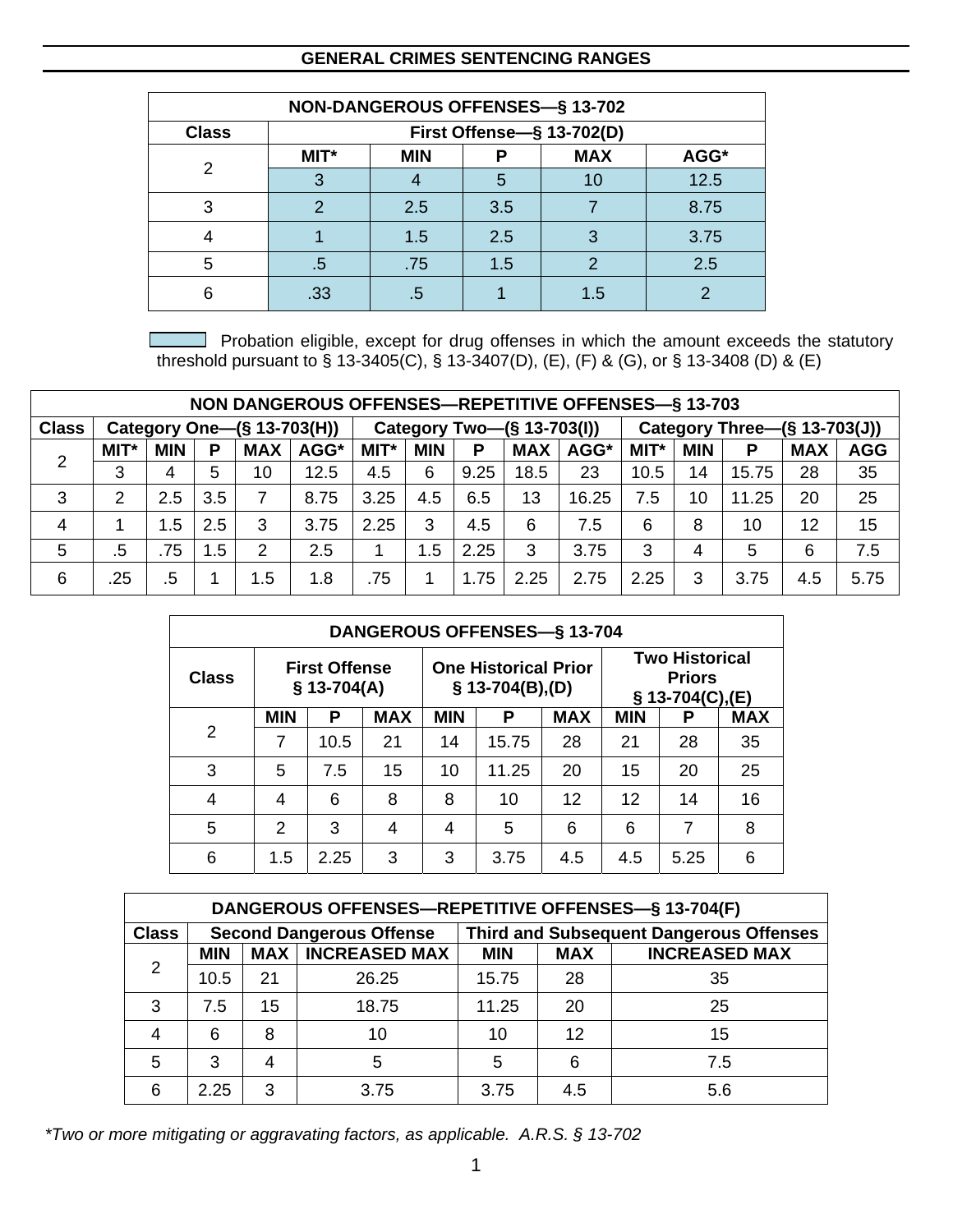|                   |                               |                      |         |            |                            |            | $\tilde{\phantom{a}}$       |         |            |
|-------------------|-------------------------------|----------------------|---------|------------|----------------------------|------------|-----------------------------|---------|------------|
| <b>Subsection</b> |                               | <b>First Offense</b> |         |            | <b>One Predicate Prior</b> |            | <b>Two Predicate Priors</b> |         |            |
|                   | <b>MIN</b><br><b>MAX</b><br>P |                      |         | <b>MIN</b> | P                          | <b>MAX</b> | <b>MIN</b>                  | P       | <b>MAX</b> |
| A                 |                               | <b>LIFE</b>          |         |            | <b>LIFE</b>                |            |                             | LIFE    |            |
| B                 | LIFE/13                       | LIFE/20              | LIEE/27 | LIFE/13    | LIFE/20                    | LIFE/27    | LIFE/13                     | LIFE/20 | LIFE/27    |
| ⌒                 | 13                            | 20                   | 27      | 23         | 30                         | 37         |                             | LIFE    |            |
| D                 | 10                            | 17                   | 24      | 21         | 28                         | 35         |                             | LIFE    |            |
| Е                 | 5                             | 10                   | 15      | 8          | 15                         | 22         |                             | N/A     |            |
|                   | 2.5                           | 5                    | 7.5     | 8          | 15                         | 22         |                             | N/A     |            |

#### **DANGEROUS CRIMES AGAINST CHILDREN SENTENCING RANGES—§ 13-705**

#### $\Box$  Probation eligible

A prison sentence imposed for a conviction of child molestation or sexual abuse may be served concurrently with other sentences if the offense involved only one victim. The sentence imposed for any other dangerous crime against children in the first or second degree shall be consecutive to any other sentence imposed at any time, including child molestation and sexual abuse of the same victim. A.R.S. § 13-705(M).

#### **SERIOUS, VIOLENT OR AGGRAVATED OFFENSES—§ 13-706**

A person who is at least eighteen years of age or who has been tried as an adult and who is convicted of a serious offense except a drug offense, first degree murder or any dangerous crimes against children as defined in § 13-705, whether a completed or preparatory offense, and who has previously been convicted of two or more serious offenses not committed on the same occasion shall be sentenced to life imprisonment and is not eligible for suspension of sentence, probation, pardon or release from confinement on any basis, except as specifically authorized by § 31-233(A) or (B), until the person has served at least twenty-five years or the sentence is commuted.

Unless a longer term of imprisonment or death is the prescribed penalty and notwithstanding any provision that establishes a shorter term of imprisonment, a person who has been convicted of committing or attempting or conspiring to commit any violent or aggravated felony and who has previously been convicted on separate occasions of two or more violent or aggravated felonies not committed on the same occasion shall be sentenced to imprisonment for life and is not eligible for suspension of sentence, probation, pardon or release on any basis except that the person may be eligible for commutation after the person has served at least thirty-five years.

"Serious offense" means any of the following offenses if committed in this state or any offense committed outside this state which if committed in this state would constitute one of the following offenses: (a) First degree murder, (b) Second degree murder, (c) Manslaughter, (d) Aggravated assault resulting in serious physical injury or involving the discharge, use or threatening exhibition of a deadly weapon or dangerous instrument, (e) Sexual assault, (f) Any dangerous crime against children, (g) Arson of an occupied structure, (h) Armed robbery, (i) Burglary in the first degree, (j) Kidnapping, (k) Sexual conduct with a minor under fifteen years of age, (i) Child Prostitution.

"Violent or aggravated felony" means any of the following offenses: (a) First degree murder, (b) Second degree murder, (c) Aggravated assault resulting in serious physical injury or involving the discharge, use or threatening exhibition of a deadly weapon or dangerous instrument, (d) Dangerous or deadly assault by prisoner, (e) Committing assault with intent to incite to riot or participate in riot, (f) Drive by shooting, (g) Discharging a firearm at a residential structure if the structure is occupied, (h) Kidnapping, (i) Sexual conduct with a minor that is a class 2 felony, (j) Sexual assault, (k) Molestation of a child, (l) Continuous sexual abuse of a child, (m) Violent sexual assault, (n) Burglary in the first degree committed in a residential structure if the structure is occupied, (o) Arson of an occupied structure, (p) Arson of an occupied jail or prison facility,(q) Armed robbery, (r) Participating in or assisting a criminal syndicate or leading or participating in a criminal street gang, (s) Terrorism, (t) Taking a child for the purpose of prostitution, (u) Child prostitution, (v) Commercial sexual exploitation of a minor, (w) Sexual exploitation of a minor, (x) Unlawful introduction of disease or parasite as prescribed by § 13-2912(A),(2) or (3).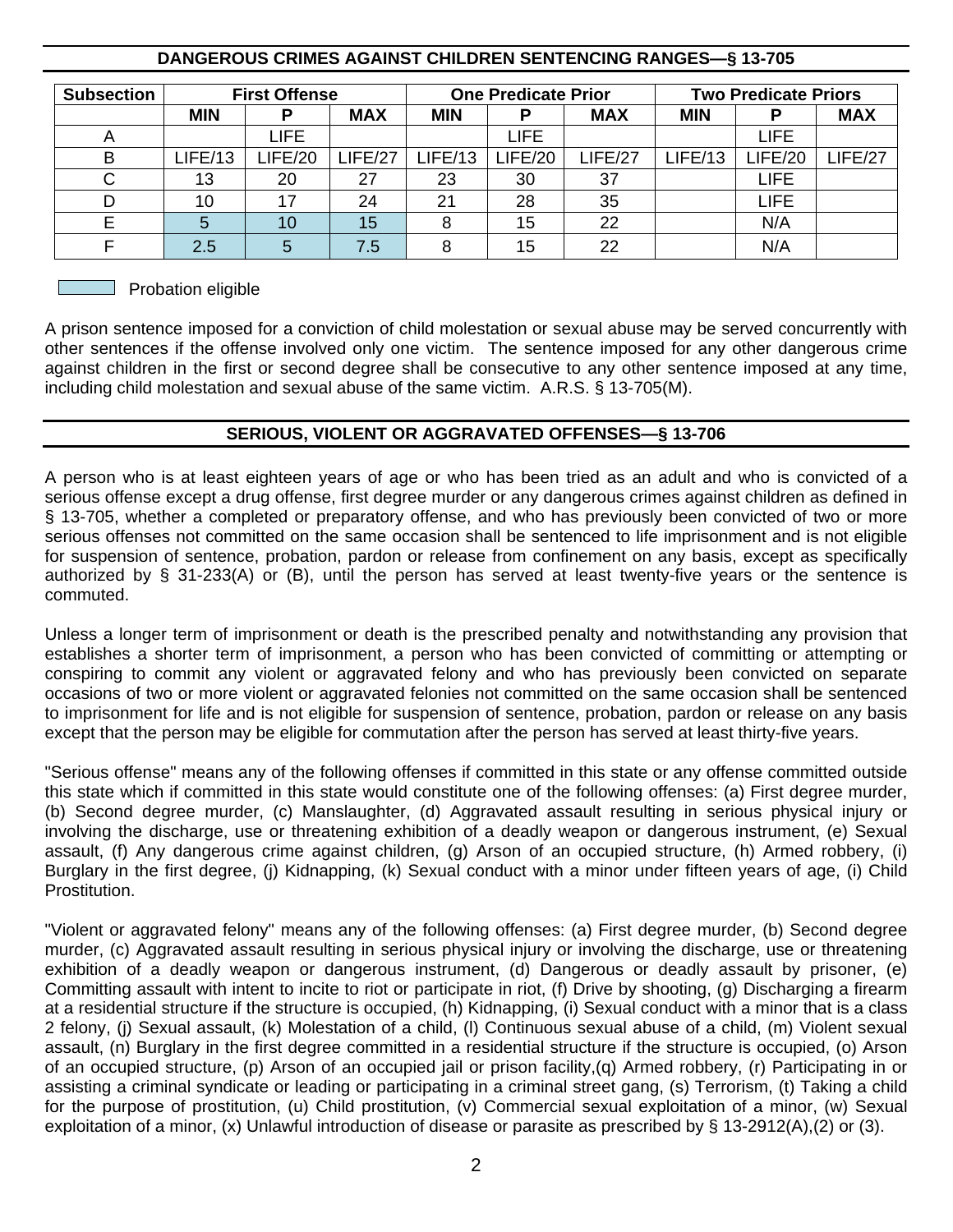#### **OFFENSES COMMITTED WHILE RELEASED FROM CONFINEMENT—§ 13-708**

A person who is convicted of any felony involving a dangerous offense that is committed while the person is on probation for a conviction of a felony or parole, work furlough, community supervision or any other release or has escaped from confinement for conviction of a felony shall be sentenced pursuant to § 13-708(A).

A person who is convicted of a dangerous offense that is committed while the person is on release or has escaped from confinement for a conviction of a serious offense, an offense resulting in serious physical injury or an offense involving the use or exhibition of a deadly weapon or dangerous instrument shall be sentenced pursuant to  $\S$  13-708(B).

A person who is convicted of any felony that is not included in § 13-708(A) or (B) and that is committed while the person is on probation for a conviction of a felony or parole, work furlough, community supervision or any other release or has escaped from confinement for a conviction of a felony shall be sentenced pursuant to § 13-708(C).

A person who is convicted of any felony that is committed while the person is released on bond or on the person's own recognizance on a separate felony or while the person is escaped from pre-conviction custody for a separate felony shall be sentenced pursuant to § 13-708(D).

#### **SEXUAL ASSAULT—§ 13-1406**

A person convicted of sexual assault is sentenced pursuant to A.R.S. § 13-1406. A person is not eligible for early release except pursuant to A.R.S. § 31-233 (A) or (B) or unless the sentence is commuted. The sentence shall be consecutive to any other sexual assault sentence imposed on the person at any time.

#### **FINES FOR FELONIES—§ 13-801, § 13-803**

Up to \$150,000 per charge (persons); Up to \$1,000,000 per charge (enterprises)

#### **PENALTIES FOR MISDEMEANORS—§ 13-707, § 13-802**

| <b>Class</b>     | Jail-Maximum | <b>Fines Before Surcharges</b> |                              |  |  |  |  |
|------------------|--------------|--------------------------------|------------------------------|--|--|--|--|
|                  | 6 months     | Up to \$2,500<br>(persons)     | Up to \$20,000 (enterprises) |  |  |  |  |
| 2                | 4 months     | Up to \$750<br>(persons)       | Up to \$10,000 (enterprises) |  |  |  |  |
| 3                | 30 days      | Up to \$500<br>(persons)       | Up to \$2,000 (enterprises)  |  |  |  |  |
| Petty<br>Offense | No jail      | Up to \$300<br>(persons)       | Up to \$1,000 (enterprises)  |  |  |  |  |

A.R.S. § 13-707(B) provides that a person convicted of the same misdemeanor or petty offense within two years of the date of the present offense shall be sentenced for the next higher class of offense for which the person currently stands convicted. Except for misdemeanor offenses prosecuted in a justice or municipal court, the presumptive fine imposed on an enterprise must be the median of the allowable range for the violation involved. With specified exceptions, the amount of the fine must be reduced by 25% if the enterprise had an effective program to prevent and detect violations of law when the offense was committed. Whether or not there is a program, five times the maximum allowable fine may be charged under circumstances prescribed in § 13-823.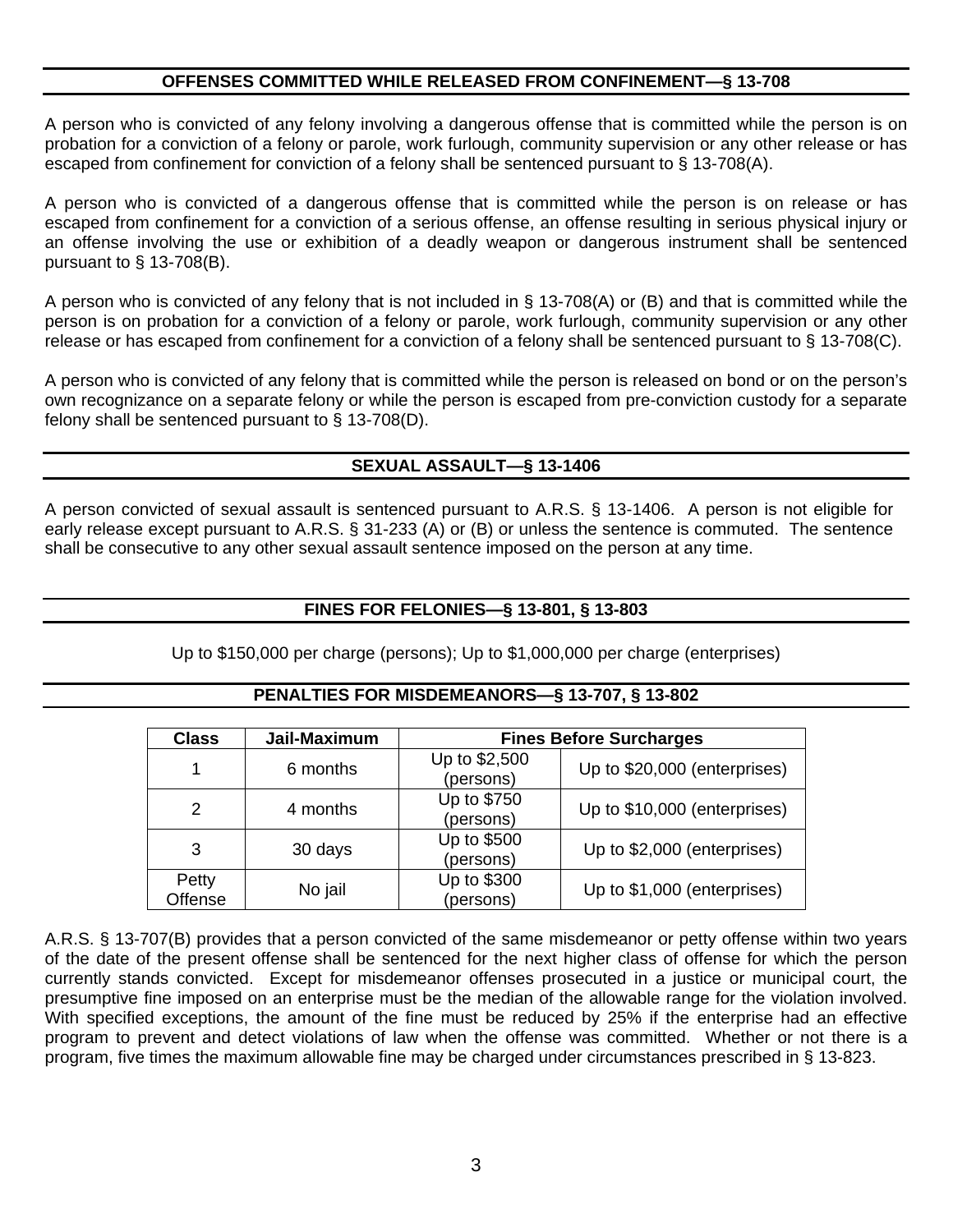#### **OTHER SENTENCING PROVISIONS**

If a person is sentenced to a term of imprisonment, the court at the time of sentencing shall impose on the convicted person a term of community supervision equal to one day for every seven days of the sentence or sentences imposed. A.R.S. § 13-603(I).

A person may earn release credits of one day for every six days served, unless prohibited by statute. Commutation is possible, unless otherwise provided by law. A.R.S. § 41-1604.07.

A person convicted of a violent crime as defined in A.R.S. § 13-901.03 committed while the person is under the influence of marijuana, a dangerous drug or a narcotic drug is not eligible for release or probation until the entire sentence has been served. A.R.S. § 41-1604.15.

#### **JUVENILE OFFENDERS—§ 13-501, 13-504**

A juvenile convicted in adult court as a chronic felony offender pursuant to § 13-501 (A) or (B) and placed on probation must be sentenced to a term of incarceration in the county jail, not to exceed one year. A.R.S. § 13-608.

On the motion of a juvenile or on the court's own motion, if a juvenile is being prosecuted in the same manner as an adult pursuant to section §13-501 (B), the court, shall hold a hearing to determine if jurisdiction of the criminal prosecution should be transferred to the juvenile court. A.R.S. § 13-504.

#### **PROBATION RANGES—§ 13-902**

General Crimes: Unless terminated sooner, the term of probation for a class 2 felony is up to seven years; class 3 felony, up to five years; class 4 felony, up to four years; class 5 or 6 felony, up to three years; class 1 misdemeanor, up to three years; class 2 misdemeanor, up to two years; and class 3 misdemeanor, up to one year. Persons with outstanding restitution payments are subject to an extension in their probationary period of up to five years for a felony and up to two years for a misdemeanor. If a person is released pursuant to § 31-233(B) and community supervision is waived pursuant to § 13-603(K), the court shall extend the period of probation by the amount of time the director of the state department of corrections approves the inmate's temporary release.

DUI: For a conviction of a DUI offense pursuant to § 28-1381 or extreme DUI offense pursuant to § 28-1382, the term of probation is up to five years and for a conviction of an aggravated DUI offense pursuant to § 28-1383, up to ten years. A.R.S. § 13-902(B).

Lifetime Probation: For a conviction of committing or attempting to commit any felony offense pursuant to Title 13, Chapter 14 or Chapter 35.1, or § 13-2308.01, § 13-2923, § 13-3623 or § 13-3824(A), if the underlying offense was a felony and probation is available, the term shall be the maximum allowed for that class felony and, at the discretion of the court, may be for life. A.R.S. § 13-902(E), (F).

#### **PROBATION: EARNED TIME CREDIT—§ 13-924**

The court may adjust the period of a probationer's supervised probation on the recommendation of an adult probation officer for earned time credit of twenty days for every thirty days that a probationer complies with all statutory requirements. This provision does not apply to a probationer who is on lifetime probation, probation for any class 2 or 3 felony, on probation exclusively for a misdemeanor offense or a person required to register pursuant to § 13-3821.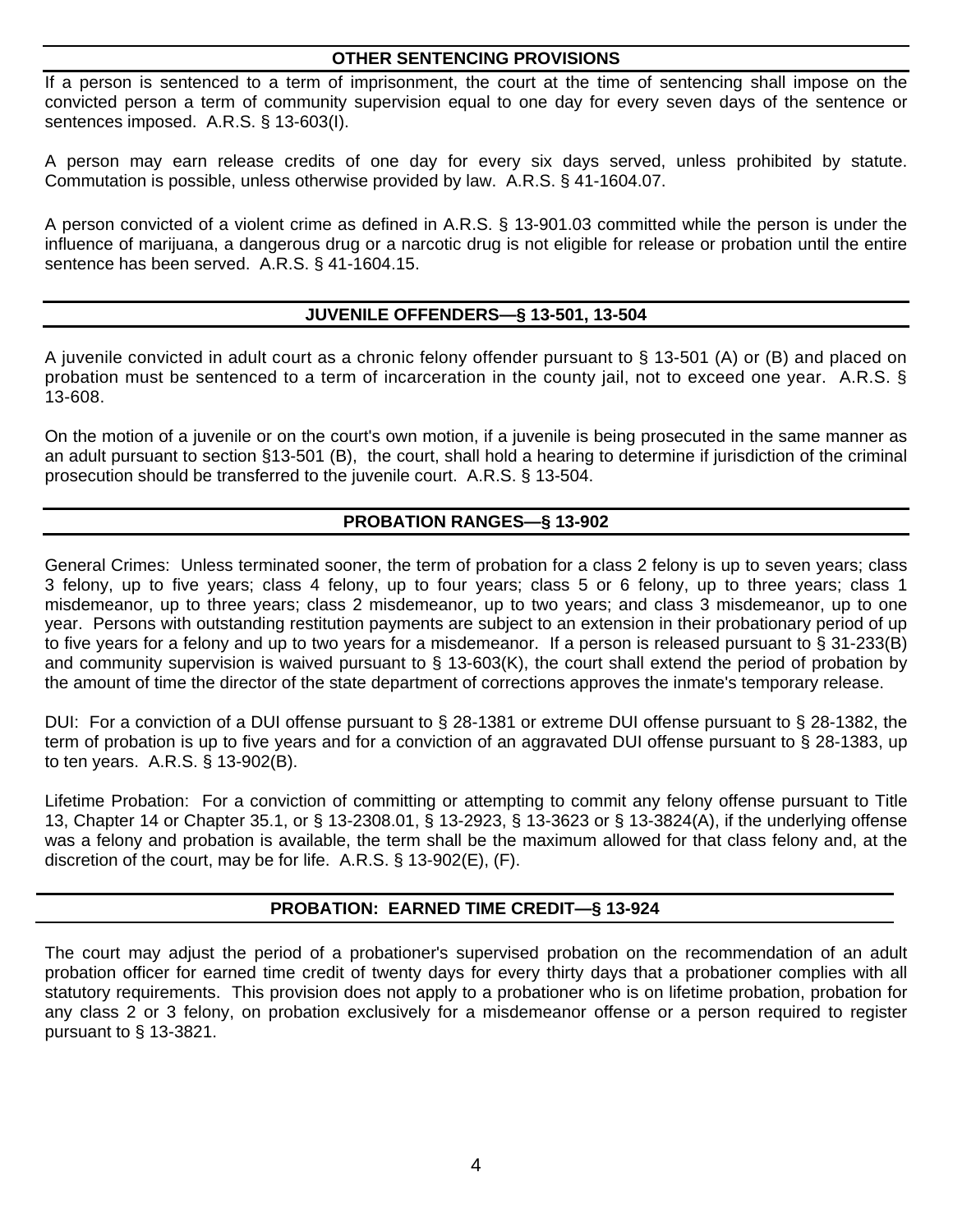#### **DRUG OFFENSE SENTENCING RANGES**

| Drug                             | <b>Threshold Amount</b>                                          |
|----------------------------------|------------------------------------------------------------------|
| Amphetamine &<br>Methamphetamine | 9 grams (including in liquid suspension)                         |
| Cocaine                          | 9 grams (powder form) - 750 milligrams (rock form)               |
| <b>LSD</b>                       | 1/2 milliliter (liquid form) - 50 dosage units (blotter<br>form) |
| Marijuana                        | 2 pounds                                                         |
|                                  | 4 grams or 50 milliliters                                        |

#### **Drug Threshold Amounts—§ 13-3401(36)**

*For any combination consisting solely of the drugs listed above, the threshold is an amount equal to or in excess of the threshold amount as determined by the application of A.R.S. § 13-3420.* 

*For any drug not listed above, or any combination of drugs not listed above, the threshold is an amount with a value of at least \$1,000.* 

*Unless otherwise provided by statute, penalty provisions for a specific drug offense are found in the statute in Title 13, Chapter 34 defining that offense. Note: Probation is required for persons convicted of possession or use of a controlled substance or drug paraphernalia. A.R.S. §13-901.01.* 

|               | DRUG OFFENSES—MULTIPLE OFFENSES<br>§ 13-3419<br>Below Statutory Threshold Amounts-§ 13-3419(A)(1),(2) |            |     |               |            |            |            |     |            |            |  |  |
|---------------|-------------------------------------------------------------------------------------------------------|------------|-----|---------------|------------|------------|------------|-----|------------|------------|--|--|
| <b>Class</b>  | <b>Third and Subsequent Offenses</b><br><b>Second Offense</b>                                         |            |     |               |            |            |            |     |            |            |  |  |
| $\mathcal{P}$ | <b>MIT</b>                                                                                            | <b>MIN</b> | Р   | <b>MAX</b>    | <b>AGG</b> | <b>MIT</b> | <b>MIN</b> |     | <b>MAX</b> | <b>AGG</b> |  |  |
|               | 3                                                                                                     |            | 5   | 10            | 12.5       | 3          |            |     | 10         | 12.5       |  |  |
| 3             | 1.8                                                                                                   | 2.5        | 3.5 |               | 8.7        | 1.8        | 2.5        | 3.5 |            | 8.7        |  |  |
|               |                                                                                                       | 1.5        | 2.5 | 3             | 3.7        |            | 1.5        | 2.5 |            | 3.7        |  |  |
| 5             | $.5^{\circ}$                                                                                          | .75        | 1.5 | $\mathcal{P}$ | 2.5        | .5         | .75        | 1.5 | ◠          | 2.5        |  |  |

**Probation eligible.** 

|                                                                               | DRUG OFFENSES-MULTIPLE OFFENSE-S§ 13-3419)<br>Equals or Exceeds Statutory Threshold Amounts-§ 13-3419(A)(3),(4) |     |     |            |            |      |     |            |            |  |  |  |
|-------------------------------------------------------------------------------|-----------------------------------------------------------------------------------------------------------------|-----|-----|------------|------------|------|-----|------------|------------|--|--|--|
| <b>Third and Subsequent Offenses</b><br><b>Second Offense</b><br><b>Class</b> |                                                                                                                 |     |     |            |            |      |     |            |            |  |  |  |
| っ                                                                             | MIT                                                                                                             | Min | Р   | <b>Max</b> | <b>AGG</b> | Min  |     | <b>Max</b> | <b>AGG</b> |  |  |  |
|                                                                               |                                                                                                                 |     | 5   | 10         | 12.5       |      |     | 12         | 15         |  |  |  |
|                                                                               | 1.8                                                                                                             | 2.5 | 3.5 |            | 8.7        | 2.5  |     |            | 11.2       |  |  |  |
|                                                                               | 1.1.                                                                                                            | 1.5 | 2.5 | ঽ          | 3.7        | 1.5  |     |            | 6.2        |  |  |  |
|                                                                               | .5                                                                                                              | 75  | 1.5 |            | 2.5        | 0.75 | 2.5 |            |            |  |  |  |

*For non-multiple drug offense sentencing ranges, refer to the general crimes sentencing ranges.*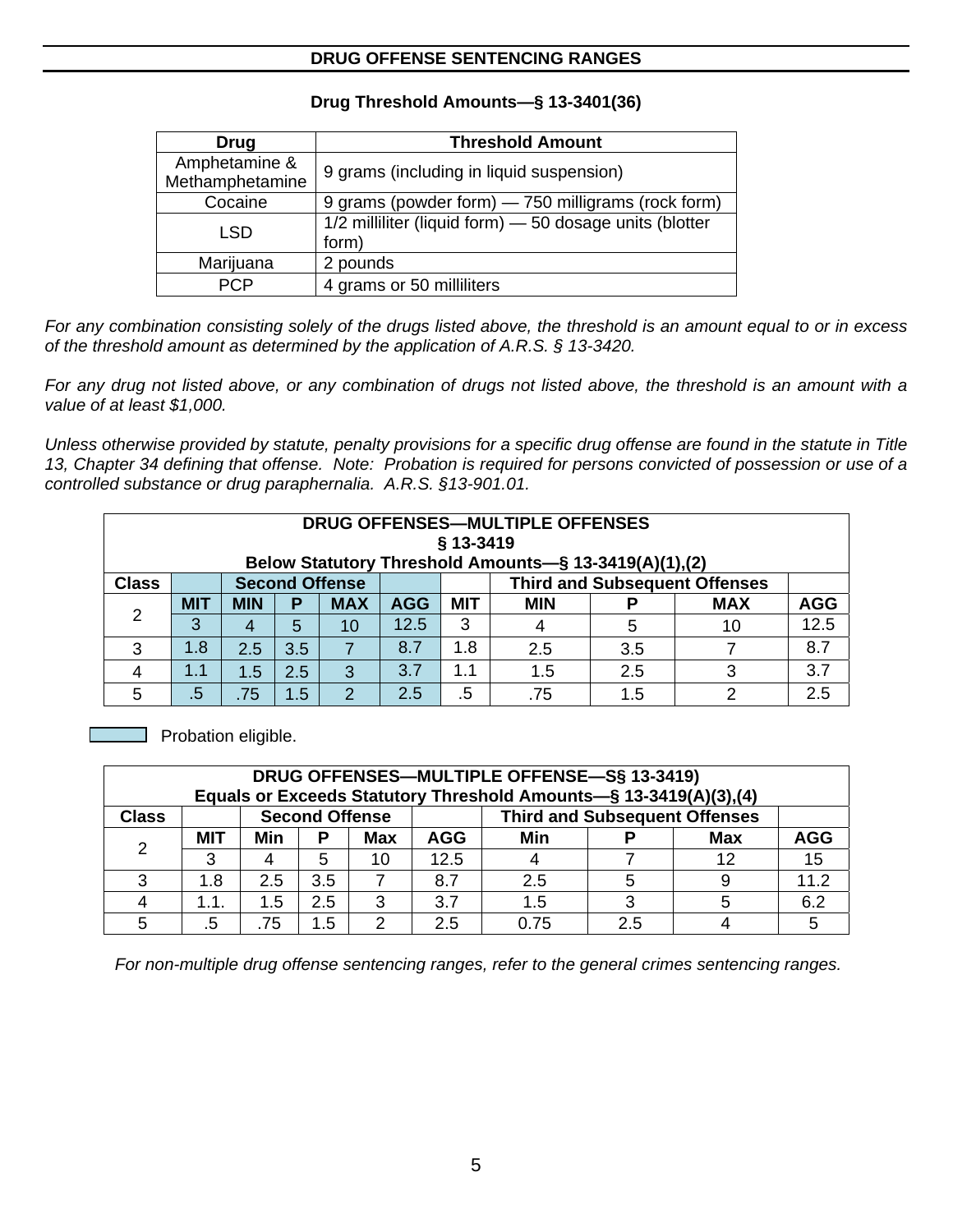#### **PERSONAL POSSESSION & USE OF DRUGS—§ 13-901.01**

A person convicted of a first or second offense for the personal possession or use of a controlled substance as defined in § 36-2501 must be placed on probation unless the person is also convicted of a violent offense defined in § 13-901.03. Incarceration may not be imposed as an initial condition of probation for a first offense. If a person convicted of a first offense is found to be in violation of probation by committing an offense listed in Title 13, Chapter 34 or 34.1 or an act in violation of an order of the court related to drug treatment, the person may be incarcerated upon reinstatement of probation. Participation in an appropriate drug treatment or education program is a required condition of probation and each person enrolled in a program shall pay for participation in the program to the extent of the person's financial ability. A person convicted of a second offense may be incarcerated as a term of probation.

#### **FIRST AND SECOND DEGREE MURDER**

- 1st Degree Murder Sentence of death or imprisonment for life or natural life, as determined in accordance with the procedures provided in § 13-752. Note, life is only available if the offense is committed by a person under eighteen years of age or the person is convicted of felony murder. A person who is sentenced to natural life is not eligible for commutation, parole, work furlough, work release, or release from confinement on any basis. If the person is sentenced to life, the person shall not be released on any basis until having served 25 calendar years if the murdered person was 15 or more years of age and 35 calendar years if the murdered person was under 15 years of age. A.R.S. § 13-751.
- 2nd Degree Murder Except as provided in § 13-706(A) or § 13-705, imprisonment for 16 calendar years with a possible increase to 25 years or decrease to 10 years for aggravating or mitigating circumstances. Except as provided in § 13-704(A) or § 13-705, a person previously convicted of second degree murder or a class 2 or 3 felony involving a dangerous offense shall be imprisoned for 20 calendar years with a possible increase to 29 years or decrease to 15 years for aggravating or mitigating circumstances. A.R.S. § 13-710.

#### **DOMESTIC VIOLENCE OFFENSES—§ 13-3601**

Pursuant to § 13-3601.01, the judge must order a person convicted of a misdemeanor domestic violence offense to complete a domestic violence offender treatment program, unless the person previously has completed a program as ordered and the judge deems alternative sanctions to be more appropriate. On conviction of a misdemeanor domestic violence offense, if a person within a period of 60 months has previously been convicted of a domestic violence offense, as defined in § 13-3601, or is convicted in another jurisdiction of an act that if committed in this state would be a domestic violence offense, the judge may order the person to be placed on supervised probation and the person may be incarcerated as a condition of probation.

If the person is incarcerated and is either employed or a student, the judge may provide in the sentence that the person may continue the employment or studies for not more than 12 hours a day nor more than five days a week and be allowed out of jail only long enough to complete the actual hours of employment or studies. The person must spend the remaining day, days or parts of days in jail until the sentence is served. Pursuant to § 13-3601.02 if a person is guilty of aggravated domestic violence the person must serve not less than four months in jail. If a person is convicted of aggravated domestic violence and has been convicted of three or more prior domestic violence offenses within 84 months the person must serve at least eight months in jail. For purposes of these sections, previous convictions of domestic violence offenses apply only to convictions for offenses committed on or after January 1, 1999. Pursuant to § 13-3601(L) the maximum sentence otherwise authorized shall be increased by up to two years if a person is convicted of a felony domestic violence offense against a pregnant victim knowing the victim was pregnant.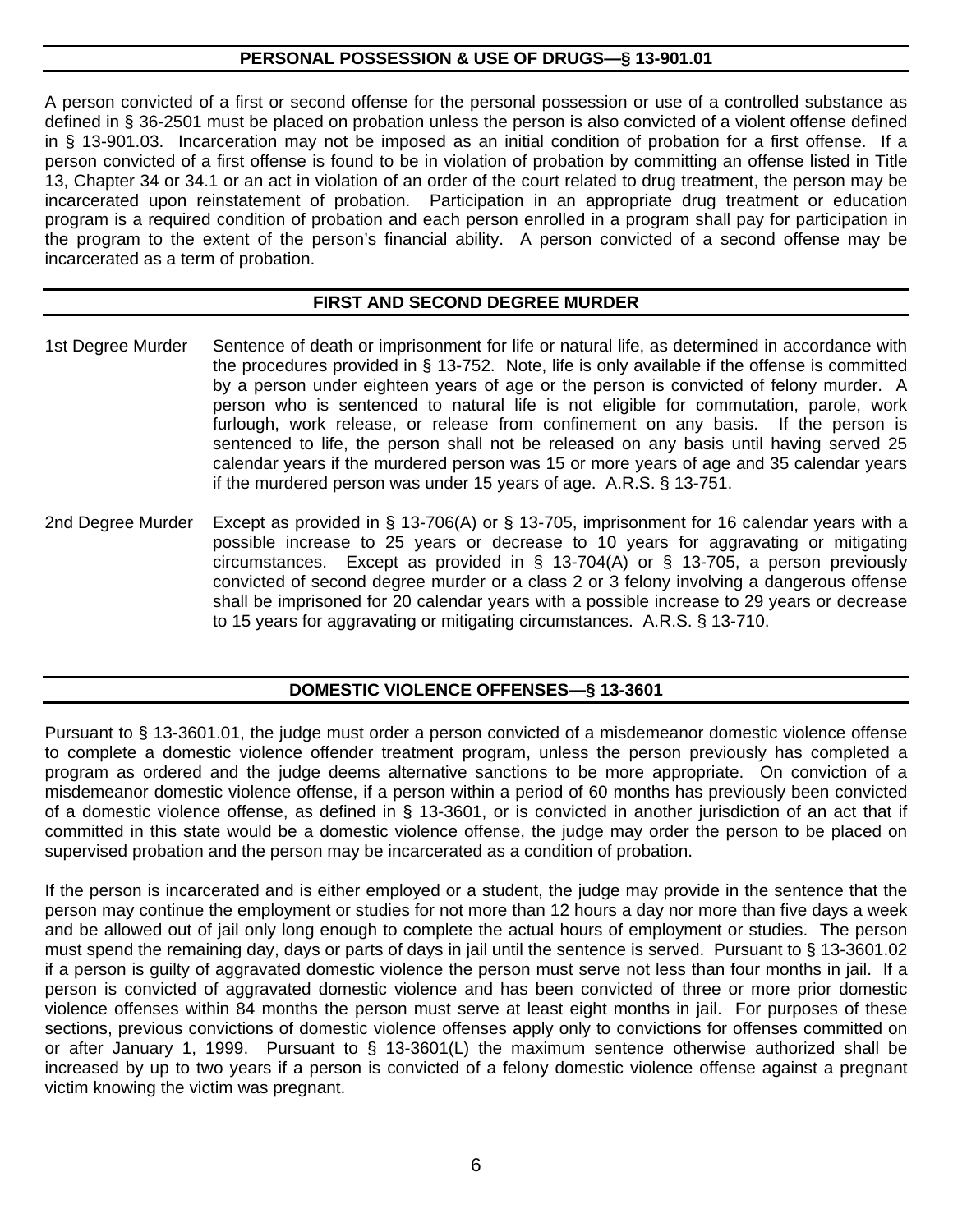| Amount<br>added to<br>all fines, | $§ 12 - 116.01$<br>(Surcharges) | $§ 12-116.02$<br>(Additional Surcharges) | $§ 16-954$<br>(Clean Elections) |
|----------------------------------|---------------------------------|------------------------------------------|---------------------------------|
| penalties<br>and<br>forfeitures  | 60%*                            | 13%                                      | 10%                             |

*Surcharges are applied to the base fine, civil penalty or forfeiture and not to other surcharges.* 

*\*Applicable to violations committed on or after January 1, 2012. 61%is applicable to violations committed from September 19, 2007 – December 31, 2011, 57% is applicable to violations committed from August 22, 2002 to September 18, 2007*.

#### **PENALTY ASSESSMENTS**

| $§ 12 -$<br>114.01<br>(Probation) | $$12-116.04$<br>(Moving)<br>violations;<br>assessment) | $§ 12 - 116.05$<br>(Protected<br>address) | § 12-116.06<br>(Family<br>offenses) | $\S$ 12-116.07<br>(DCAC &<br><b>Sexual</b><br><b>Assault)</b> | §12-116.08<br>(Drug Offenses)<br>****** |
|-----------------------------------|--------------------------------------------------------|-------------------------------------------|-------------------------------------|---------------------------------------------------------------|-----------------------------------------|
| *                                 | **                                                     | $***$                                     | ****                                | *****                                                         |                                         |

*\*\$5 surcharge applicable to violations committed on or after August 22, 2002. \$10 surcharge applicable to violations committed statewide on or after September 21, 2006. \$20 surcharge applicable to violations committed in Maricopa County on or after July 1, 2008 and applicable statewide for violations committed on or after November 24, 2009. The probation surcharge does not apply to local ordinance parking violations.* 

*\*\*\$13 assessment applicable to each conviction or finding of responsibility to which the surcharge is applicable. Note that the assessment is broader than the title indicates. Effective July 20, 2011.* 

*\*\*\*\$50 assessment applicable to a conviction for an offense in Title 13, Chapter 14 or 35.1, § 13-2923 or a Domestic Violence offense pursuant to section § 13-3601. Effective January 1, 2012.* 

*\*\*\*\*\$50 assessment applicable to a conviction for a violation of § 13-2921, 13-2921.01, 13-2923 or an offense listed in Title 13, Chapter 36. Effective July 20, 2011.* 

*\*\*\*\*\*\$500 assessment applicable to each conviction or finding of delinquency for a Dangerous Crime Against Children or Sexual Assault. This assessment shall not be waived. Effective January 1, 2012. (Formerly §13-824)* 

*\*\*\*\*\*\*\$15 assessment applicable to each conviction for a violation of Title 13, Chapter 34. Effective August 2, 2012*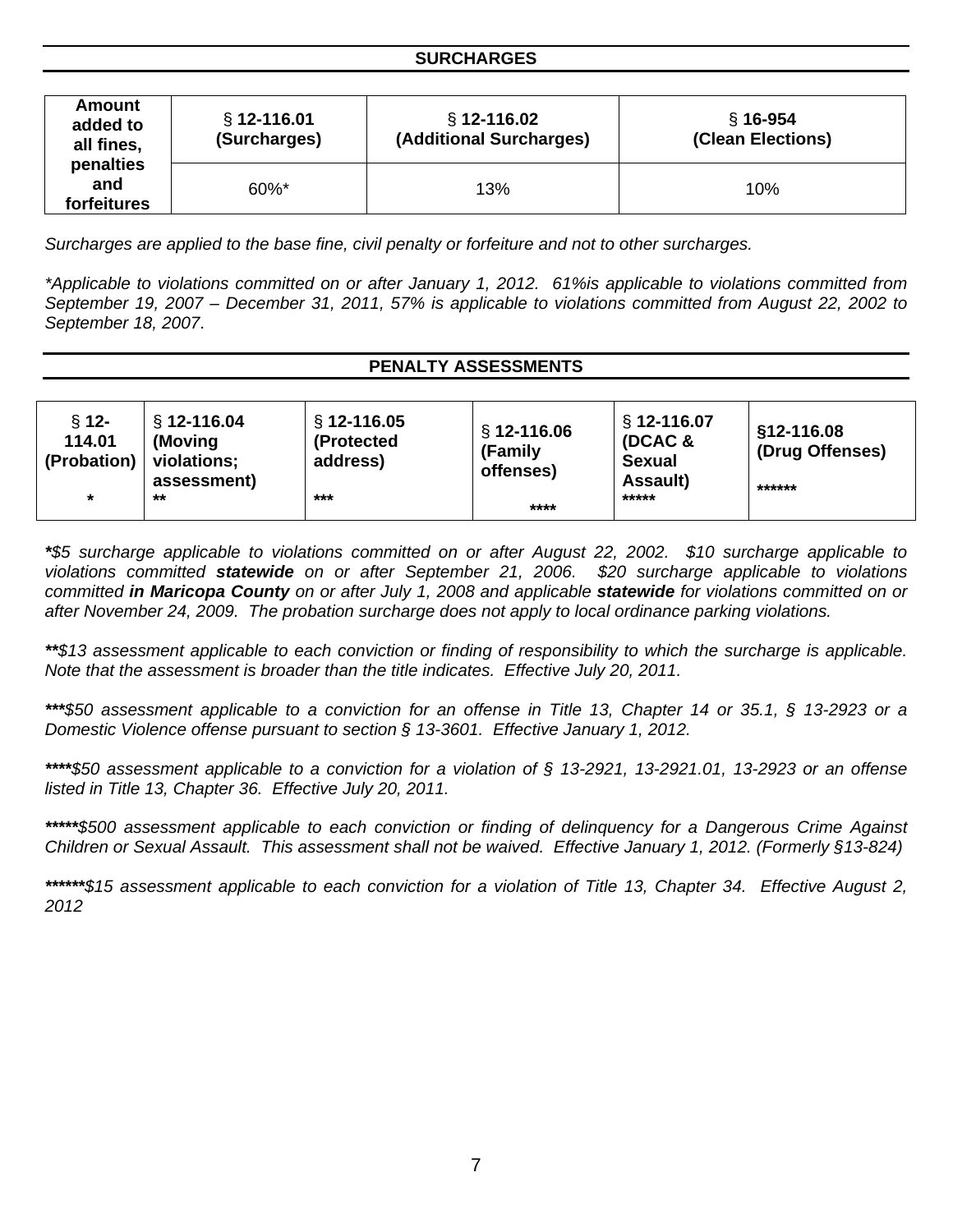#### **DRIVING UNDER THE INFLUENCE**

| <b>Additional</b>                                                                                                                                                                                              | \$250                                                  | \$500                                                                                                                                                                                                                                                 | \$1,000                                                                                                | \$1,250                                                                                                                                                                                                                                                                                                   | \$1,500                                                                                                                                                       |
|----------------------------------------------------------------------------------------------------------------------------------------------------------------------------------------------------------------|--------------------------------------------------------|-------------------------------------------------------------------------------------------------------------------------------------------------------------------------------------------------------------------------------------------------------|--------------------------------------------------------------------------------------------------------|-----------------------------------------------------------------------------------------------------------------------------------------------------------------------------------------------------------------------------------------------------------------------------------------------------------|---------------------------------------------------------------------------------------------------------------------------------------------------------------|
| <b>Penalty</b><br><b>Assessments</b><br><b>Applicable to</b><br>Driving,<br>Boating,<br><b>Operating an</b><br><b>Aircraft</b><br><b>Under the</b><br><b>Influence</b><br>(Not subject to<br>any<br>surcharge) | $§$ 28-1382<br>(D)(3), (E)(3)<br>$§$ 28-1383<br>(J)(2) | $\S$ 5-395.01 (L) <sup>*</sup><br>$\S$ 5-395.01 (M)**<br>$\S$ 28-1381 (I)(4) <sup>*</sup><br>$\S$ 28-1381 (I)(5)**<br>$\S$ 28-8284 (D)(4) <sup>*</sup><br>§ 28-8284<br>$(D)(5)$ **<br>$\S$ 28-8286 (6) <sup>*</sup><br>$\S$ 28-8286 (7) <sup>**</sup> | $\S 5-397 (D)(4)^*$<br>$\S$ 5-397 (D)(5)**<br>$\S$ 28-1382 (D)(6) <sup>*</sup><br>$\S$ 28-1382(D)(7)** | $\S$ 5-395.01 (L) <sup>*</sup><br>$\S$ 5-395.01 (M)**<br>$\S$ 5-397 (F)(4) <sup>*</sup><br>$\S$ 5-397 (F)(5)**<br>$\S$ 28-1381 (K)(5) <sup>*</sup><br>$§$ 28-1381<br>$(K)(6)$ **<br>$\S$ 28-1382 (F)(6)*<br>$§$ 28-1382<br>$(F)(7)$ **<br>$\S$ 28-8287 (A)(6) <sup>*</sup><br>$\S$ 28-8287<br>$(A)(7)$ ** | $\S$ 5-396 (I) <sup>*</sup><br>$§ 5-396 (J)**$<br>§ 28-1383<br>$(J)(4)^*$<br>§ 28-1383<br>$(J)(5)$ **<br>$$28-8288$<br>$(A)(5)^*$<br>§ 28-8288<br>$(A)(6)$ ** |

*\*Applicable to all violations committed on or after March 13, 2004.* 

*\*\*Applicable to all violations committed on or after August 12, 2005.* 

#### TOTAL SURCHARGE IS 83%

Effective March 13, 2004, a judge shall not waive any portion of the total assessment, including surcharges, imposed for a conviction of an offense listed in A.R.S. §§ 5-395-398.01, §§ 28-1381-1389 or §§ 28-8271-8292. For all other convictions, after adding the penalty assessments to any fine, the judge may waive all or part of the total assessment (fines plus surcharges), excluding the time payment fee, if it would cause a hardship on the convicted person or convicted person's immediate family. If a portion of the total assessment is waived, the amount assessed must be divided according to the portion that the fine and surcharges represent of the total amount due. When the total assessment includes a mandatory fine, the judge may waive all or part of the surcharges for that mandatory fine. However, mandatory fines may not be reduced to an amount less than the mandatory minimum and the surcharges must be reduced proportionately; one cannot be waived or reduced without waiving or reducing the others.

MONTHLY PROBATION FEE: When granting probation to an adult the court, as a condition of probation, shall assess a monthly fee of not less than \$65 (\$50 for offenses committed prior to May 2, 2009) unless, after determining the inability of the probationer to pay the fee, the court assesses a lesser fee. For intensive probation the fee is \$75 (\$50 for offenses committed prior to November 24, 2009). In justice and municipal courts the fee shall only be assessed when the person is placed on supervised probation. A.R.S. §13-901.

TIME PAYMENT FEE: In addition to any other assessment authorized by law, a fee of \$20 shall be assessed on each person who pays a court ordered penalty, fine or sanction on a time payment basis, including parking penalties, restitution and juvenile monetary assessments. A judge may not waive or suspend a time payment fee. A.R.S. §12-116.